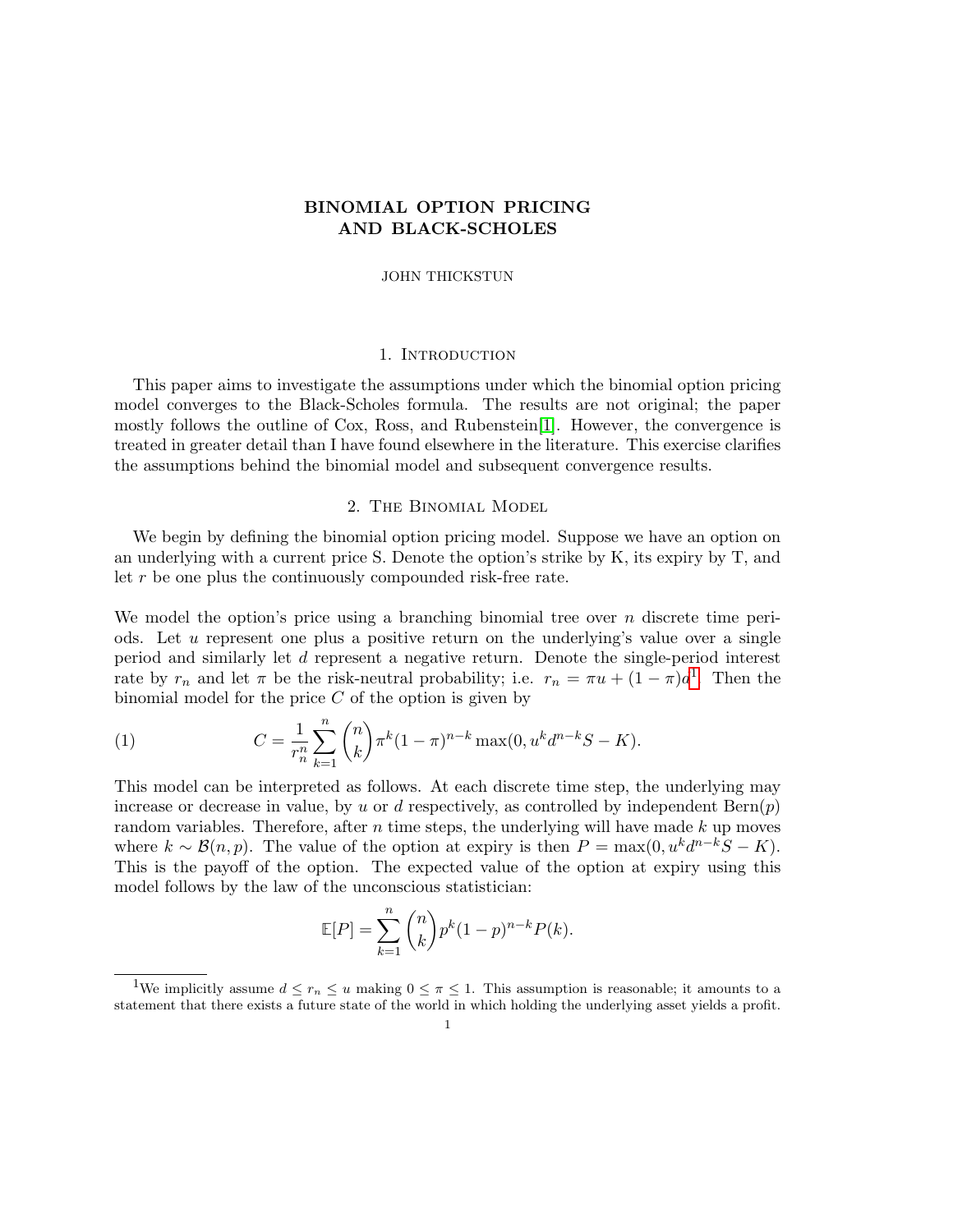#### 2 JOHN THICKSTUN

We might naively think that we could price an option by discounting this expected value. This is not the case! No-arbitrage constraints<sup>[2](#page-1-0)</sup> instead force us to substitute the riskneutral probability  $\pi$  for the true probability p. Accordingly, we may view the binomial model as the discounted expected payoff of the option in a risk-neutral world:

$$
C = \frac{1}{r_n^n} \mathbb{E}_{\pi} \left[ \max(0, u^k d^{n-k} S - K) \right] = \frac{1}{r_n^n} \mathbb{E}_{\pi}[P].
$$

Note that the binomial model is contingent upon model parameters  $u, d$ , and  $n$ . Clearly modeling n discrete time steps is imprecise; in real-world trading, underlying price moves are effectively a continuous process. The purpose of the paper is essentially to investigate the limiting behavior of this model as  $n \to \infty$ . Choice of u and d is more open. After some algebraic preliminaries in section 3, we will consider these parameters in section 4. Then, in section 5, we will see how binomial pricing converges in the limit to the Black-Scholes formula.

### 3. Algebraic Considerations

The object of this section is merely to algebraically re-formulate the model we have introduced. Knowledgeable readers will see the pattern of Black-Scholes begin to emerge.

**Proposition 3.1.** Let  $a = \min_k P(k) > 0$ . Then for some  $\zeta \in [0, 1)$  we have

$$
a = \frac{\log(K/S) - n \log d}{\log(u/d)} + \zeta.
$$

*Proof.* By definition of a,  $S u^a d^{n-a} > K$ . Solving for a we have

$$
a \log u + (n - a) \log d + \log S > \log K
$$

$$
a(\log u - \log d) > \log K - \log S - n \log d
$$

$$
a > \frac{\log(K/S) - n \log d}{\log(u/d)}.
$$

Introducing an error term, it follows that for some  $\zeta \geq 0$ ,

$$
a = \frac{\log(K/S) - n \log d}{\log(u/d)} + \zeta.
$$

Furthermore (because a was defined to be minimal) we see that  $\zeta < 1$ .

**Proposition 3.2.** Let  $a = \min_k P(k) > 0$  and define  $\pi^* = (u/r_n)\pi$  then

$$
C = S\mathcal{B}(-a; n, \pi^*) - Kr_n^{-n}\mathcal{B}(-a; n, \pi).
$$

<span id="page-1-0"></span><sup>2</sup>The no-arbitrage constraints of the binomial model are beyond the scope of this paper. See [\[1\]](#page-10-0) for details. The idea is to construct a portfolio of the underlying and riskless asset that replicates the returns of the option for a single period. Then, extrapolate to the n-period case by induction.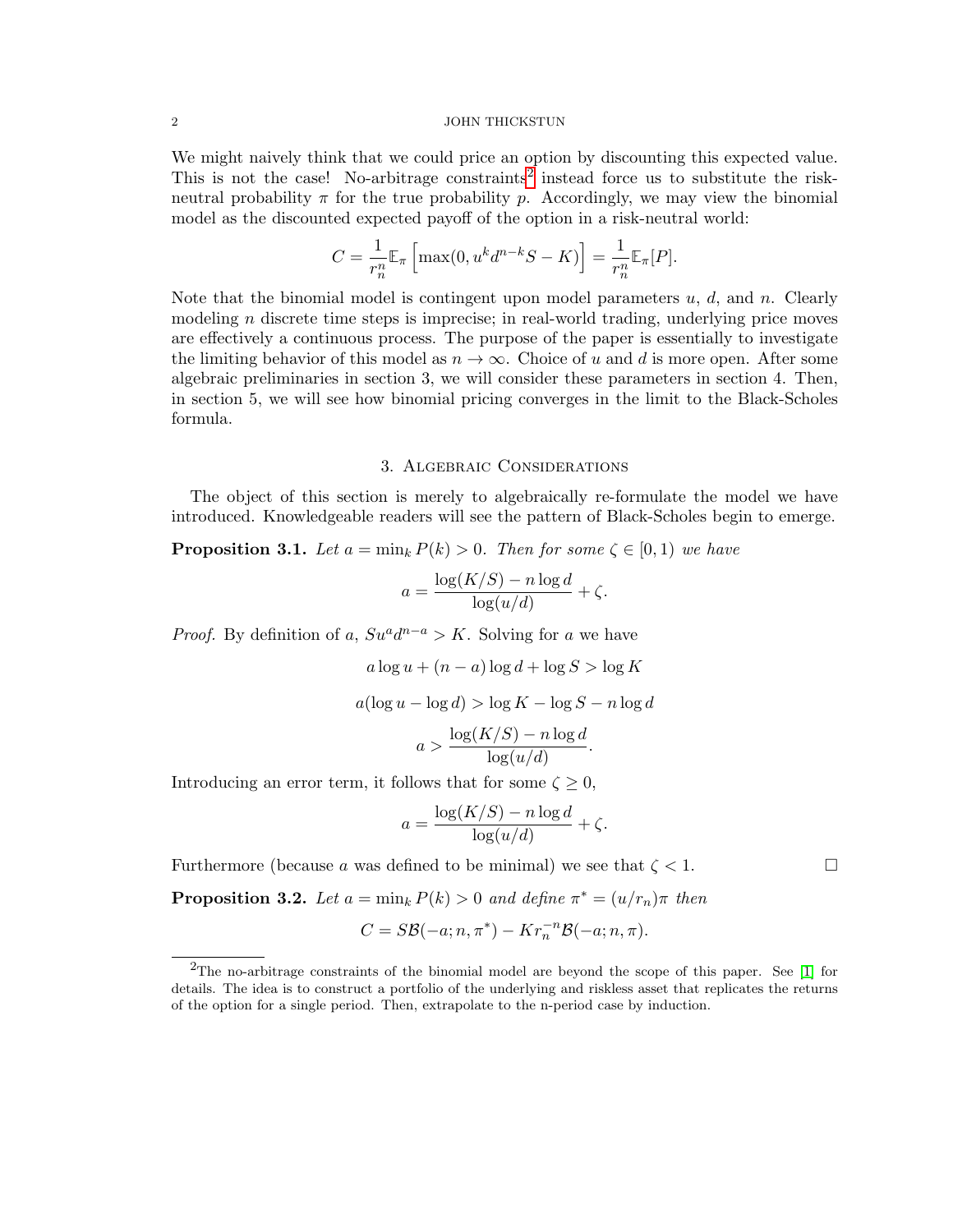*Proof.* Let  $a = \min_k P(k) > 0$ . Note  $P(k)$  is monotone increasing, so we may re-write the binomial model as

$$
C = \frac{1}{r_n^n} \sum_{k=a}^n {n \choose k} \pi^k (1-\pi)^{n-k} (u^k d^{n-k} S - K)
$$
  
= 
$$
S r_n^{-n} \sum_{k=a}^n {n \choose k} \pi^k (1-\pi)^{n-k} u^k d^{n-k} - K r_n^{-n} \sum_{k=a}^n {n \choose k} \pi^k (1-\pi)^{n-k}
$$

Recall that  $\pi$  is risk-neutral. Substituing  $\pi^* = (u/r_n)\pi$  we see that  $1 - \pi^* = r_n^{-1}(1 - \pi)d$ and therefore

$$
r_n^{-n} \sum_{k=a}^n \binom{n}{k} \pi^k (1-\pi)^{n-k} u^k d^{n-k} = \sum_{k=a}^n \binom{n}{k} \left[ \frac{\pi u}{r_n} \right]^k \left[ \frac{(1-\pi)d}{r_n} \right]^{n-k} = \sum_{k=a}^n \binom{n}{k} \pi^{*k} (1-\pi^*)^{n-k}.
$$

We therefore see that

$$
C = S \sum_{k=a}^{n} {n \choose k} \pi^{*k} (1 - \pi^{*})^{n-k} - Kr_{n}^{-n} \sum_{k=a}^{n} {n \choose k} \pi^{k} (1 - \pi)^{n-k}.
$$
  
=  $S(1 - B(a; n, \pi^{*})) - Kr_{n}^{-n} (1 - B(a; n, \pi))$   
=  $SB(-a; n, \pi^{*}) - Kr_{n}^{-n}B(-a; n, \pi).$ 

The last equality follows from the symmetry of the binomial distribution.  $\Box$ 

## 4. STATISTICAL CONSIDERATIONS

We now turn our attention to the model parameters  $u$  and  $d$ . There are many plausible choices available to us, each of which leads to slightly different binomial models. See Chance[\[5\]](#page-10-1) for a discussion and comparison of many proposals. There does not appear to be a final word yet in the literature on the selection of binomial model parameters. Chance gives us the modest observation that "binomial option pricing is a remarkably flexible procedure." The reader may also be interested in Liesen and Reimer[\[6\]](#page-10-2), who suggest that parameter choice has implications for the model's rate of convergence

For our purposes, we will adopt the parameter choices of Cox, Ross, and Rubenstein<sup>[\[1\]](#page-10-0)</sup>. In particular, we introduce a new paramter  $\sigma$  and take  $u = e^{\sigma \sqrt{T/n}}$  and  $d = 1/u$ . This may appear unhelpful; we have merely renamed our u and d parameters in terms of  $\sigma$ . But we will see at the end of this section that the parameter  $\sigma$  has a meaningful interpretation.

 $\textbf{Proposition 4.1.} \: \: Let \: u = e^{\sigma \sqrt{2}}$  $T^{/n}$  and let q satisfy q log  $u+(1-q)$  log  $d < \infty$ . If  $k \sim \mathcal{B}(n,q)$ then as  $n \to \infty$ .

$$
\mathbb{E}\left[\log\left(\frac{S_n^*}{S}\right)\right] = \nu T, \quad \text{Var}\left[\log\left(\frac{S_n^*}{S}\right)\right] \to \sigma^2 T.
$$

.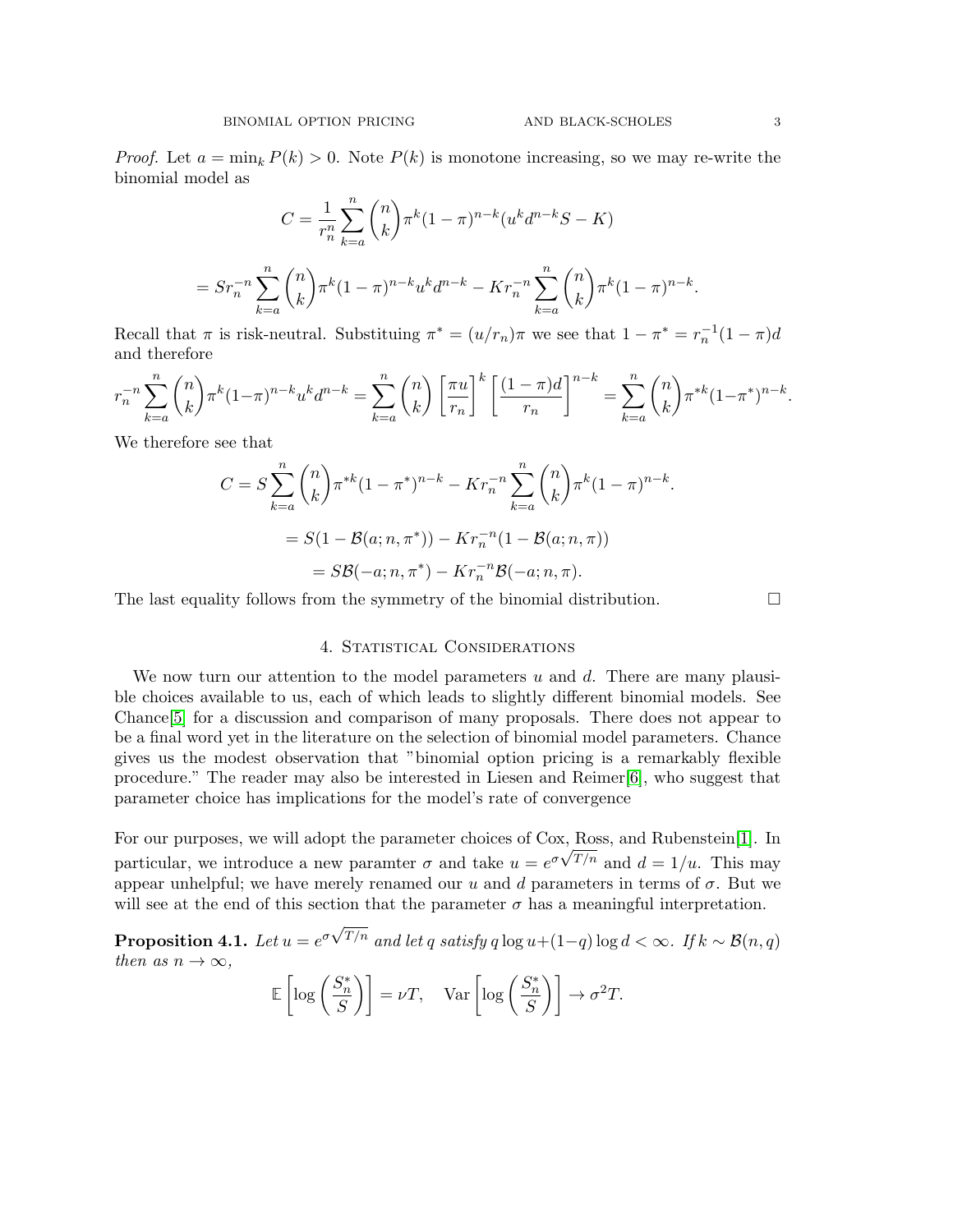#### 4 JOHN THICKSTUN

*Proof.* By our hypothesized condition on q, there must be some  $\nu \in \mathbb{R}$  such that

$$
\nu = q \log u + (1 - q) \log d.
$$

In other words, for some  $\nu$  we have

$$
q = \frac{\nu + \log(u)}{2\log(u)} = \frac{\nu + \sigma\sqrt{T/n}}{2\sigma\sqrt{T/n}} = \frac{1}{2} + \frac{\nu}{2\sigma}\sqrt{\frac{T}{n}}.
$$

First we will examine the mean of log returns. Recall that  $k \sim \mathcal{B}(n, q)$ , so by proposition C.1,  $\mathbb{E}[k] = nq$ . Note (by definition) that  $S_n^*/S = u^k d^{n-k}$  and by linearity,

$$
\mathbb{E} [\log (S_n^* / S)] = \mathbb{E} [k \log (u/d) + n \log d] = n(q \log (u/d) + \log (d)).
$$
  
=  $n(2q - 1) \log(u) = n((\nu/\sigma)\sqrt{T/n})(\sigma\sqrt{T/n}) = \nu T.$ 

Now we will examine the variance. Since  $k \sim \mathcal{B}(n,q)$  by proposition C.2 we have Var[k] =  $nq(1 - q)$ . Then by basic algebra,

$$
\text{Var}\left[\log S_n^*/S\right] = \text{Var}\left[k\log(u/d) + n\log d\right]
$$
\n
$$
= nq(1-q)\log(u/d)^2 = 4q(1-q)\log(u)^2n
$$
\n
$$
= 2q(2-2q)\sigma^2(T/n) = \left(1 + \frac{\nu}{\sigma}\sqrt{T/n}\right)\left(1 - \frac{\nu}{\sigma}\sqrt{T/n}\right)\sigma^2T.
$$
\n
$$
= \left(1 - \frac{\nu^2}{\sigma^2}(T/n)\right)\sigma^2T = \sigma^2T - \frac{\nu^2T^2}{\sigma^2n}.
$$

And so we may conclude that

$$
\lim_{n \to \infty} \text{Var}\left[\log\left(\frac{S_n^*}{S}\right)\right] = \sigma^2 T.
$$

From this we see that under the mild condition  $q \log u + (1-q) \log d < \infty$ , the log return of the underlying has variance  $\sigma^2 T$ . In particular both the risk neutral measure  $\pi$  and  $\pi^*$ (as well as the physical measure  $p$ ) satisfy this condition.

Proposition 4.2. Let  $u=e^{\sigma \sqrt{2}}$  $T/n$  and let  $\nu = q \log(u) + (1-q) \log(d) < \infty$ . If  $k \sim \mathcal{B}(n, q)$ then as  $n \to \infty$ ,

$$
\log(S_n^*/S) \xrightarrow{d} \mathcal{N}(\nu T, \sigma^2 T).
$$

Proof. By definition, we have

$$
\log\left(\frac{S_n^*}{S}\right) = \log\left(u^k d^{n-k}\right) = (2k - n)\log(u) = (2k - n)\sigma\sqrt{T/n}.
$$

By basic algebra we see that

$$
\mathbb{P}\left(\log(S_n^*/S) \le x\right) = \mathbb{P}\left((2k-n)\sigma\sqrt{T/n} \le x\right) = \mathbb{P}\left(k \le \frac{x\sqrt{n}}{2\sqrt{\sigma^2T}} + \frac{n}{2}\right).
$$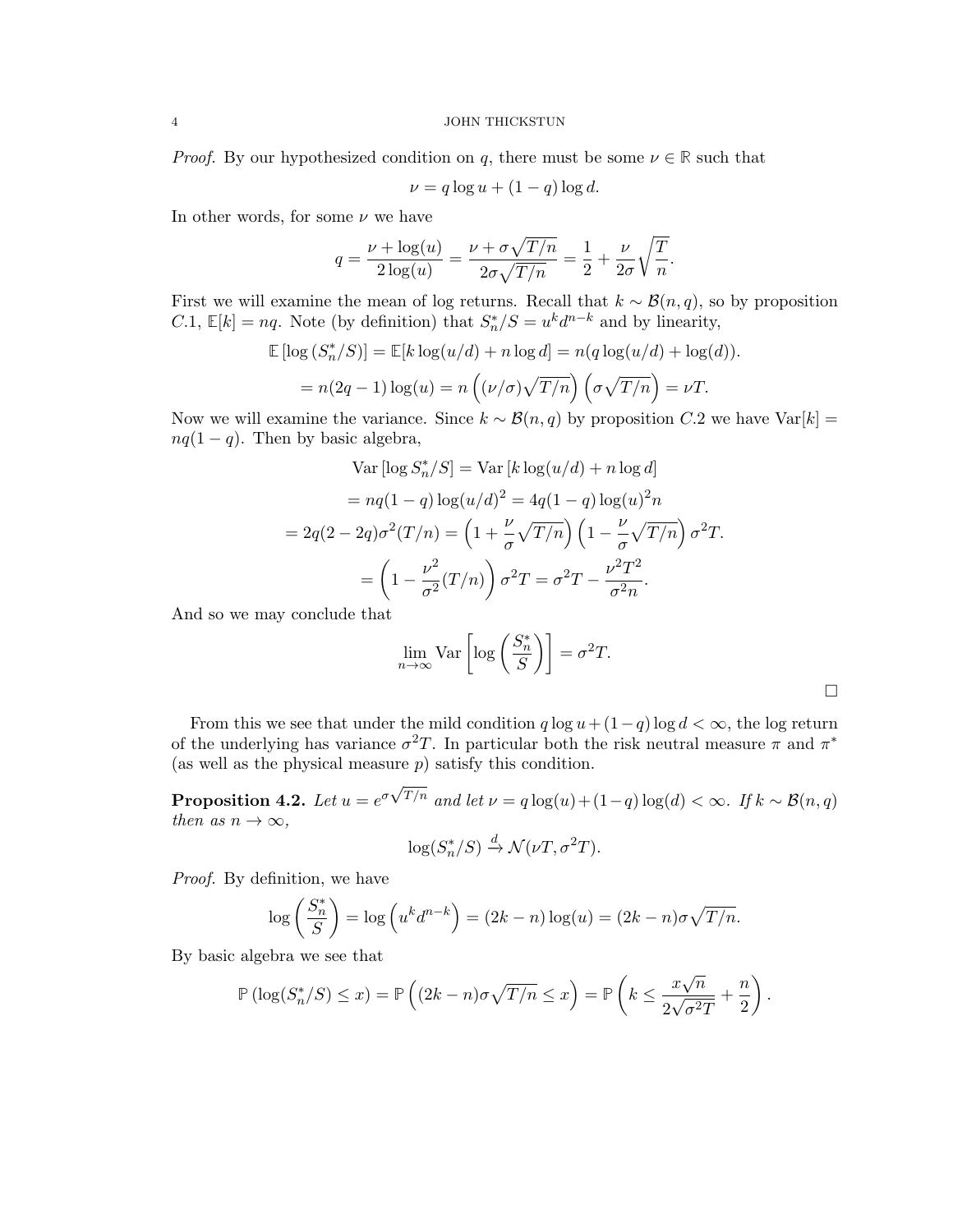Let  $z = \frac{x\sqrt{n}}{2\sqrt{-2}}$  $rac{x\sqrt{n}}{2\sqrt{\sigma^2T}}+\frac{n}{2}$  $\frac{n}{2}$ . Because  $k \sim \mathcal{B}(n,q)$  we have  $\mathbb{P}(\log(S_n^*/S) \leq x) = \mathcal{B}(z,n,q).$ 

Let y be such that  $z = y\sqrt{np(1-q)} + nq$ . Some algebra shows us that

$$
q = \frac{\nu + \log(u)}{2\log(u)} = \frac{\nu + \sigma\sqrt{T/n}}{2\sigma\sqrt{T/n}} = \frac{1}{2} + \frac{\nu}{2\sigma}\sqrt{\frac{T}{n}}.
$$

And substituting this value of q, a bit more algebra shows us that as  $n \to \infty$ ,

$$
y = \frac{z - nq}{\sqrt{nq(1-q)}} = \frac{\frac{x\sqrt{n}}{2\sqrt{\sigma^2 T}} - \frac{\nu\sqrt{Tn}}{2\sigma}}{\sqrt{\frac{n}{4} - \frac{\nu^2 T}{4\sigma^2}}} = \frac{\frac{x\sqrt{n}}{\sqrt{\sigma^2 T}} - \frac{\nu\sqrt{Tn}}{\sigma}}{\sqrt{n - \frac{\nu^2 T}{\sigma^2}}}
$$

$$
= \frac{\frac{x\sqrt{n}}{\sqrt{T}} - \nu\sqrt{Tn}}{\sqrt{n\sigma^2 - \nu^2 T}} = \frac{x\sqrt{n} - \nu\sqrt{Tn}}{\sqrt{n\sigma^2 - \nu^2 T^2}} = \frac{x - \nu\sqrt{T}}{\sqrt{\sigma^2 T - \nu^2 T^2/n}} \rightarrow \frac{x - \nu\sqrt{T}}{\sigma\sqrt{T}}.
$$
It follows by the central limit theorem that

$$
\lim_{n \to \infty} \mathbb{P} \left( \log(S_n^* / S) \le x \right) = \lim_{n \to \infty} \mathcal{B}(z, n, q) = \mathcal{N}(y; 0, 1) = \mathcal{N}(x; \nu T, \sigma^2 T).
$$

Regarding notation: we have seen that  $log(S_n^*/S)$  converges to a normal under many probability measures q. Moreover, these normals share a common variance  $\sigma^2 T$ ; they are therefore fully characterized by the parameter  $\nu$ . We have consistenly adopted the notation  $\mathbb{E}_q$  to denote expectation of a discrete process under the Bernoulli measure with parameter q. We will use  $\mathbb{E}_{\nu}$  to denote expectation of a continuous process under the normal measure with paramter  $\nu$  derived by the limiting behavior of a discrete process under q.

Before moving on, we digress to make an historical observation. Cox, Ross, and Rubenstein initially chose their  $u$  and  $d$  parameters with the intent of fitting their model to the empirical process of underlying asset returns. This is unnecessary; any choices of  $u$ , d and risk neutral measure satisfying no-arbitrage constraints are admissable. But their choice gives us an interpretation of  $\sigma$ . If we assume that asset returns are distributed like  $\log \mathcal{N}(\mu, \sigma^2)$ , then by the preceeding proposition,  $\sigma$  is the volatility of the underlying asset. Although evidence shows that asset returns are not log-normal, we may interpret  $\sigma$  as a crude estimate of volatility.

## 5. The Black-Scholes Formula

**Proposition 5.1.** The discount factor  $r_n^{-n}$  is constant in n; in particular  $r_n^{-n} = e^{-T \log r}$ .

*Proof.* Let  $n_y$  denote the number of periods in a year. Then by definition we have  $r_n = r^{1/n_y}$ where r is the n-period return. Recalling that  $T$  is the time (in years) to expiry of the option,  $T = n/n_y$ ,

$$
\frac{1}{r_n^n} = r^{-n/n_y} = r^{-T} = e^{-T \log r}.
$$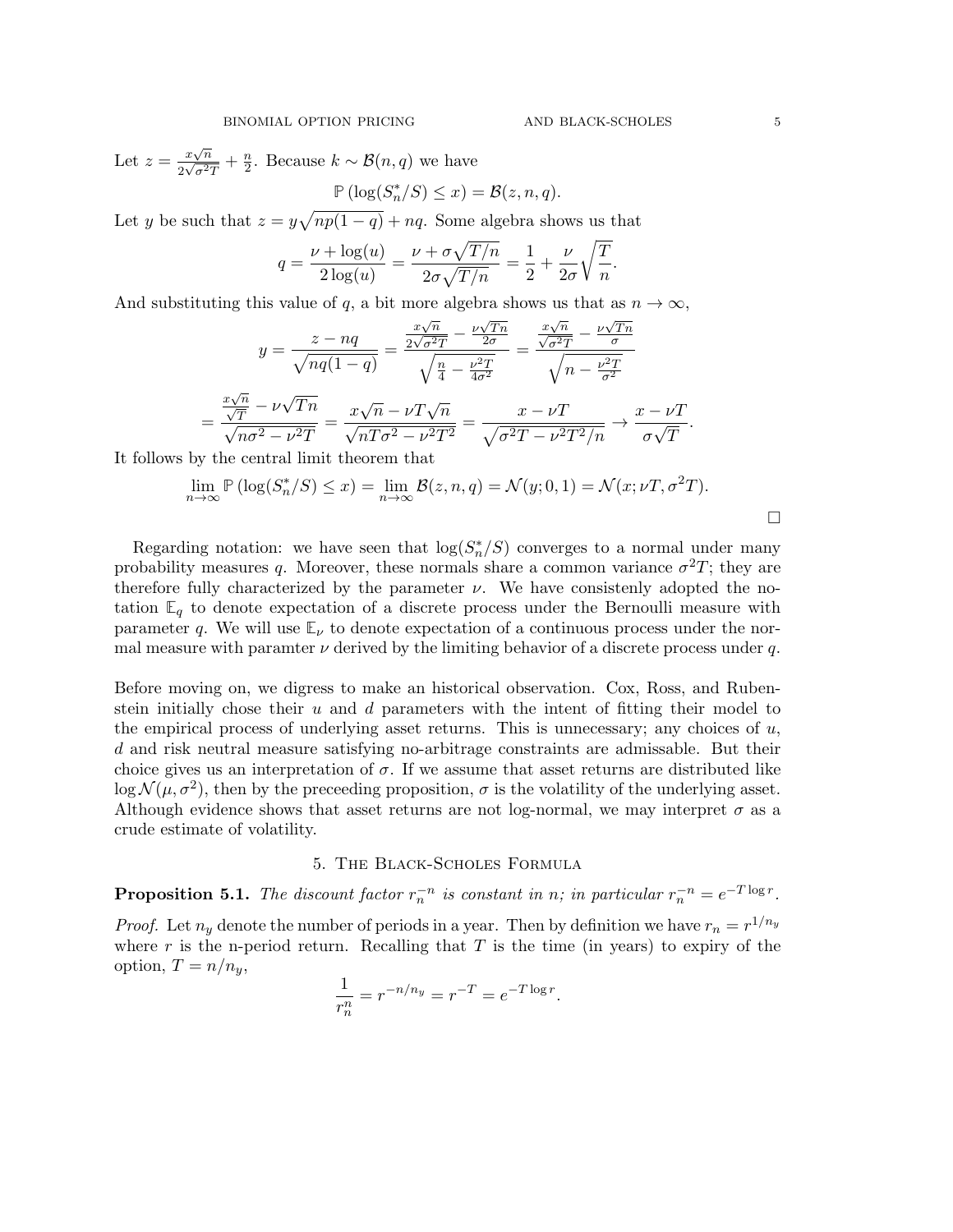This is clearly constant as n varies.  $\square$ 

**Proposition 5.2.** Under the risk-neutral measure  $\pi$ ,

$$
\mathbb{E}_{\nu}\left[\log\left(\frac{S^*}{S}\right)\right] = \left(\log r - \frac{\sigma^2}{2}\right)T.
$$

Proof. By definition of the binomial model,

$$
\mathbb{E}_{\pi}\left[\frac{S_k}{S_{k-1}}\right] = \pi u + (1-\pi)d.
$$

And because  $S_n$  is independent of  $S_{n-1}$ ,

$$
\mathbb{E}_{\pi}(S_n^*/S) = \mathbb{E}_{\pi} \prod_{k=1}^n S_k / S_{k-1} = \prod_{k=1}^n \mathbb{E}_{\pi}[S_k / S_{k-1}] = (\pi u + (1 - \pi)d)^n.
$$

Therefore by definition of  $\pi$  and proposition 5.1,

$$
\mathbb{E}_{\pi}[S_n^*/S] = r_n^n = e^{T \log r}.
$$

And so we have

$$
\log\left(\mathbb{E}_\pi[S_n^*/S]\right)=T\log r.
$$

By continuity, and proposition 4.1 respectively,

$$
T \log r = \lim_{n \to \infty} \log \left( \mathbb{E}_{\pi}[S_n^*/S] \right) = \log \left( \lim_{n \to \infty} \mathbb{E}_{\pi}[S_n^*/S] \right) = \log \left( \mathbb{E}_{\nu}[S^*/S] \right).
$$

And because  $S^*/S$  is lognormally distributed (proposition 4.2) by proposition B.1

$$
\log \left( \mathbb{E}_{\nu}(S^*/S) \right) = \mathbb{E}_{\nu}[\log(S^*/S)] + \frac{1}{2} \text{Var}_{\nu}[\log(S^*/S)].
$$

It follows that

$$
\mathbb{E}_{\nu}[\log(S^*/S)] = T \log r - \frac{\sigma^2 T}{2}
$$

.

**Proposition 5.3.** Under the measure  $\pi^* = (u/r_n)\pi$ ,

$$
\mathbb{E}_{\nu^*} \left[ \log \left( \frac{S^*}{S} \right) \right] = \left( \log r + \frac{\sigma^2}{2} \right) T.
$$

Proof. By definition of  $\pi^*$ ,

$$
\pi^* = \frac{u}{r_n} \left( \frac{r_n - d}{u - d} \right).
$$

Rearranging this equation shows us that

$$
r_n = [(1/u)\pi^* + (1/d)(1 - \pi^*)]^{-1}.
$$

And therefore we have

$$
r^T = [(1/u)\pi^* + (1/d)(1 - \pi^*)]^{-n}.
$$

Now running our model in reverse, note that

$$
\mathbb{E}_{\pi^*}\left[S_{k-1}/S_k\right] = (1/u)\pi^* + (1/d)(1-\pi^*).
$$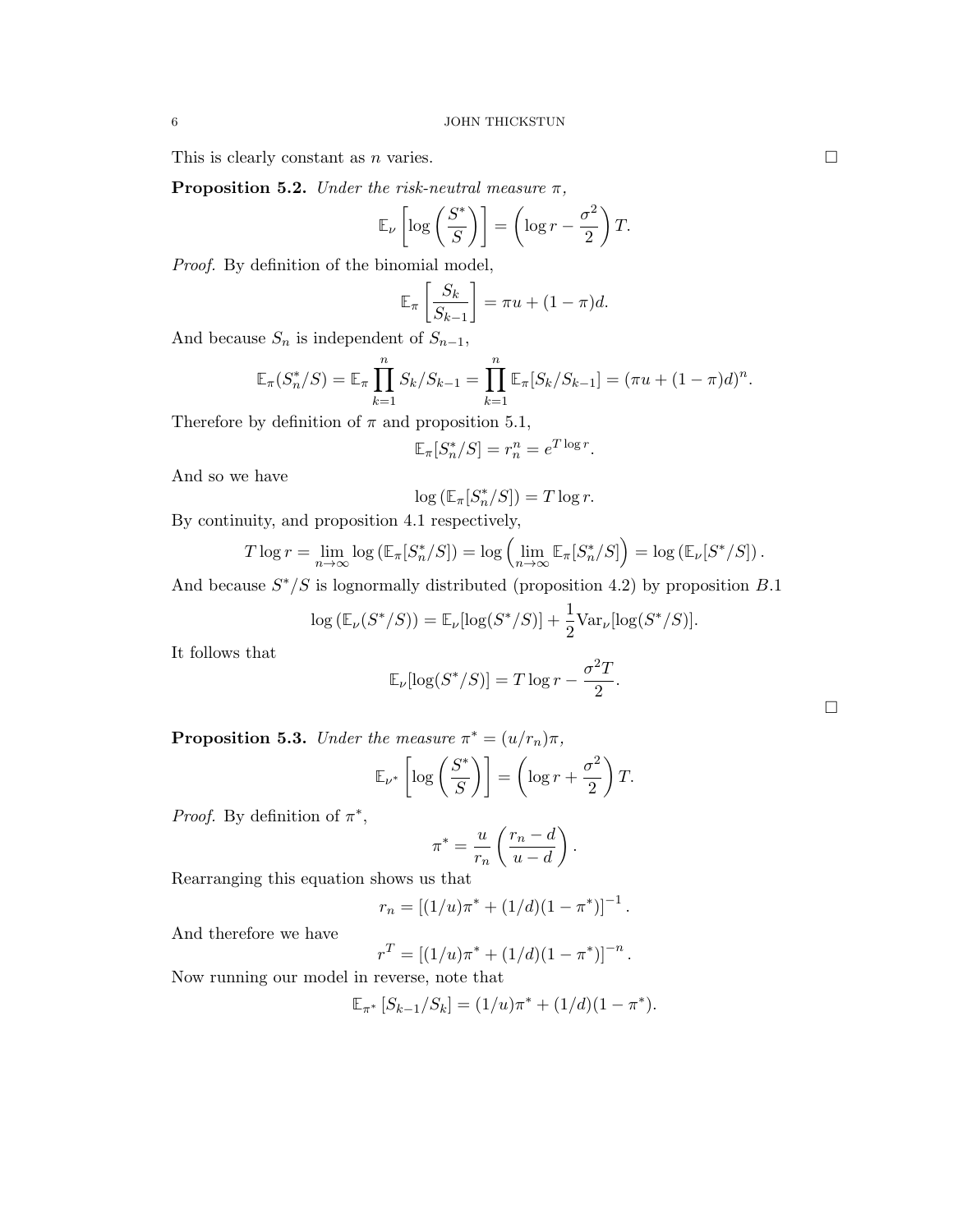We sketch the remaining details of the proof, which is quite similar to the proof for  $\pi$  given above:

$$
\log (\mathbb{E}_{\nu^*} [S/S^*]) = \lim_{n \to \infty} \log (\mathbb{E}_{\pi^*} [S/S_n]) = \log (r^{-T}) = -T \log r.
$$

The inverse of a lognormal distribution is lognormal, so we have

$$
-T \log r = \mathbb{E}_{\nu^*} \left[ \log \left( S / S^* \right) \right] + \frac{1}{2} \text{Var}_{\nu^*} [\log \left( S / S^* \right) ]
$$

And we see that

$$
\mathbb{E}_{\nu^*} [\log (S^*/S)] = T \log r + \frac{\sigma^2 T}{2}.
$$

**Proposition 5.4.** Let  $a = \min_k P(k) > 0$  and  $-a = d_p \sqrt{np(1-p)} - np$ . Then

$$
\lim_{n \to \infty} d_p = \frac{1}{\sigma \sqrt{T}} \left( \log \left( \frac{S}{K} \right) + \mathbb{E}_p \left[ \log \left( \frac{S^*}{S} \right) \right] \right).
$$

Proof. By proposition 3.1,

$$
a = \frac{\log(K/S) - n \log d}{\log(u/d)} + \zeta.
$$

Therefore by our definition of  $d_p$ , we have

$$
d_p\sqrt{np(1-p)} - np = \frac{\log(S/K) + n\log d}{\log(u/d)} - \zeta.
$$

And with some algebra, we see that

$$
d_p = \frac{\log(S/K) + (\log d + p \log(u/d))n}{\log(u/d)\sqrt{np(1-p)}} - \frac{\zeta}{\sqrt{np(1-p)}}.
$$

Substituting the values of the mean and variance of the binomial process we have

$$
d_p = \frac{\log(\frac{S}{K}) + \mathbb{E}_p \left[ \log\left(\frac{S_n^*}{S}\right) \right]}{\text{Std}_p \left[ \log\left(\frac{S_n^*}{S}\right) \right]} - \frac{\zeta}{\sqrt{np(1-p)}}.
$$

By proposition 3.1,  $0 < \zeta < 1$ . Therefore the second term above vanishes as  $n \to \infty$ . By proposition 4.1 we may substitute the variance  $\sigma^2 T$  leaving us with

$$
\lim_{n \to \infty} d_p = \frac{1}{\sigma \sqrt{T}} \left( \log \left( \frac{S}{K} \right) + \lim_{n \to \infty} \mathbb{E}_p \left[ \log \left( \frac{S_n^*}{S} \right) \right] \right)
$$
  
Black-Scholes). Let  $d_{1,2} = \frac{1}{\sqrt{\pi}} \left[ \log \left( \frac{S}{K} \right) + \left( \log r \pm \frac{\sigma^2}{2} \right) T \right]$ . Then

Theorem 5.5 ( $\beta$  $\frac{1}{\sigma\sqrt{T}}$  $\lceil \log \left( \frac{S}{K} \right) \rceil$  $(\frac{S}{K}) + (\log r \pm \frac{\sigma}{2})$  $\left[\frac{r^2}{2}\right)T\right]$ . Then  $C = S\mathcal{N}(d_1) - Ke^{-\log(r)T}\mathcal{N}(d_2).$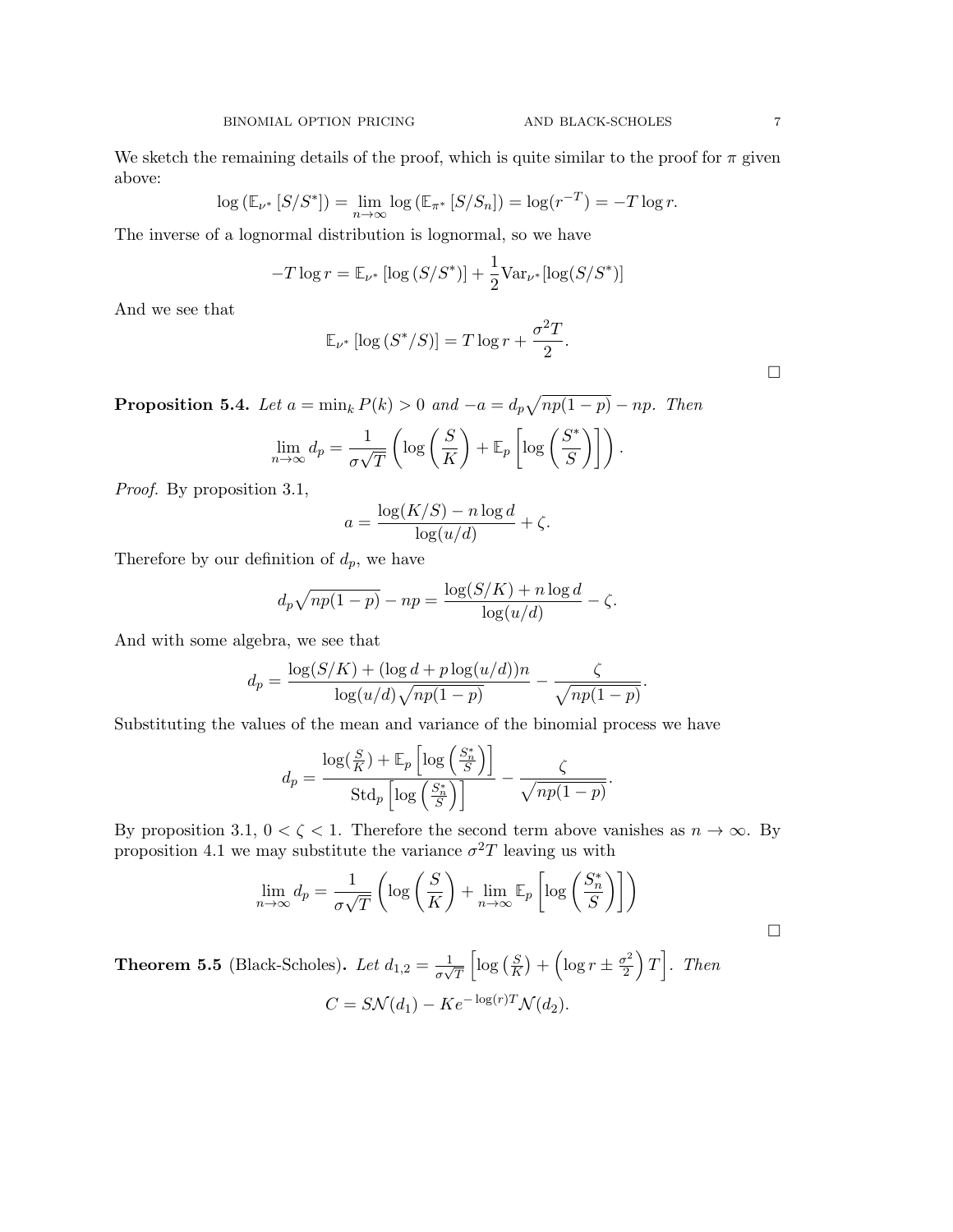Proof. By proposition 3.2, we have

$$
C = S\mathcal{B}(-a; n, \pi^*) - Kr_n^{-n}\mathcal{B}(-a; n, \pi).
$$

Taking the limit as  $n \to \infty$ ,

$$
C = S\left(\lim_{n\to\infty} \mathcal{B}(-a; n, \pi^*)\right) - K\left(\lim_{n\to\infty} r_n^{-n}\right) \left(\lim_{n\to\infty} \mathcal{B}(-a; n, \pi)\right).
$$
  
= 
$$
S\mathcal{N}(d_1) - Ke^{-\log(r)T}\mathcal{N}(d_2).
$$

The limiting expressions are replaced via propositions  $A.2$  and 5.1. The values of  $d_1$  and  $d_2$  are obtained via proposition 5.5.

APPENDIX A. LOG-NORMAL STATISTICS

**Proposition A.1.** Let  $X \sim \log \mathcal{N}(\mu, \sigma^2)$ . Then

$$
\mathbb{E}[X] = e^{\mu + \sigma/2}.
$$

*Proof.* By definition,  $X = e^Y$  where  $Y \sim \mathcal{N}(\mu, \sigma^2)$ . Then by the expectation rule and subsequent algebra,

$$
\mathbb{E}[X] = \mathbb{E}[e^Y] = \int_{-\infty}^{\infty} e^y \frac{1}{\sqrt{2\pi\sigma^2}} e^{-(y-\mu)^2/2\sigma^2} dy
$$
  
\n
$$
= \int_{-\infty}^{\infty} e^{u+\mu} \frac{1}{\sqrt{2\pi\sigma^2}} e^{-u^2/2\sigma^2} du
$$
  
\n
$$
= e^{\mu} \int_{-\infty}^{\infty} \frac{1}{\sqrt{2\pi\sigma^2}} e^{\frac{2\sigma^2 u - u^2}{2\sigma^2}} du = e^{\mu} \int_{-\infty}^{\infty} \frac{1}{\sqrt{2\pi\sigma^2}} e^{\frac{-(u-\sigma^2)^2 + \sigma^4}{2\sigma^2}} du
$$
  
\n
$$
= e^{\mu + \sigma^2/2} \int_{-\infty}^{\infty} \frac{1}{\sqrt{2\pi\sigma^2}} e^{\frac{-(u-\sigma^2)^2}{2\sigma^2}} du = e^{\mu + \sigma^2/2}.
$$

The last equality follows because the integral is taken over a normal density and therefore must integrate to 1; this can be proved directly by the polar coordinates method of Gauss.  $\Box$ 

### APPENDIX B. BINOMIAL STATISTICS

**Proposition B.1.** Let k be binomially distributed with parameters n and p. Then

$$
\mathbb{E}[k] = np.
$$

*Proof.* Let  $q = 1 - p$ . Then

$$
\mathbb{E}[k] = \sum_{k=1}^{n} k Pr(k) = \sum_{k=1}^{n} k {n \choose k} p^k q^{n-k} = \sum_{k=1}^{n} n {n-1 \choose k-1} p^k q^{n-k}
$$

$$
= np \sum_{k=1}^{n} {n-1 \choose k-1} p^{k-1} q^{(n-1)-(k-1)} = np \sum_{k=0}^{n-1} {n-1 \choose k} p^k q^{(n-1)-k}
$$

$$
= np(p+q)^{n-1} = np.
$$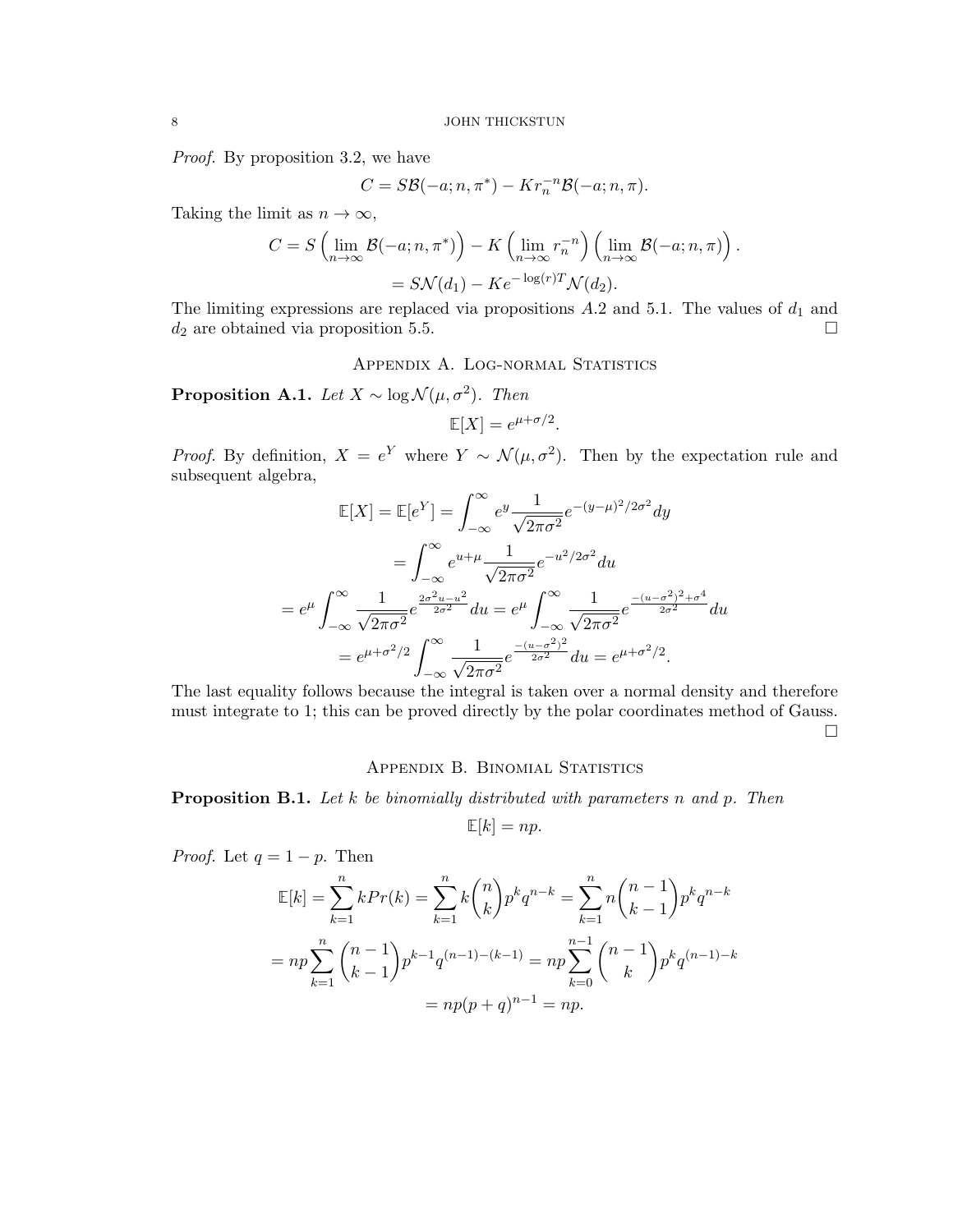The last reduction is attained by applying the binomial theorem (noting that  $p + q = 1$ ). Alternatively, we may interpret the last sum as summing over the probabilities of a binomial distribution with parameters  $n - 1$  and p, which must of course sum to 1.  $\Box$ 

**Proposition B.2.** Let  $k$  be binomially distributed with parameters n and p. Then

$$
Var[k] = np(1 - p).
$$

*Proof.* Let  $q = 1 - p$ . Then

$$
\operatorname{Var}[k] = \mathbb{E}[k^2] - \mathbb{E}[k]^2 = \sum_{k=1}^n k^2 Pr(k) - (np)^2 = \sum_{k=1}^n k^2 {n \choose k} p^k q^{n-k} - (np)^2
$$
  
\n
$$
= \sum_{k=1}^n kn {n-1 \choose k-1} p^k q^{n-k} - (np)^2 = np \sum_{k=1}^n k {n-1 \choose k-1} p^{k-1} q^{(n-1)-(k-1)} - (np)^2
$$
  
\n
$$
= np \sum_{k=0}^{n-1} (k+1) {n-1 \choose k} p^k q^{(n-1)-k} - (np)^2
$$
  
\n
$$
= np \left( \sum_{k=0}^{n-1} k {n-1 \choose k} p^k q^{(n-1)-k} + \sum_{k=0}^{n-1} {n-1 \choose k} p^k q^{(n-1)-k} \right) - (np)^2
$$
  
\n
$$
= np \left( \sum_{k=1}^{n-1} (n-1) {n-2 \choose k-1} p^k q^{(n-1)-k} + \sum_{k=0}^{n-1} {n-1 \choose k} p^k q^{(n-1)-k} - (np)^2
$$
  
\n
$$
= np \left( (n-1) p \sum_{k=1}^{n-1} {n-2 \choose k-1} p^{k-1} q^{(n-2)-(k-1)} + \sum_{k=0}^{n-1} {n-1 \choose k} p^k q^{(n-1)-k} - (np)^2
$$
  
\n
$$
= np \left( (n-1) p \sum_{k=1}^{n-1} {n-2 \choose k-1} p^{k-1} q^{(n-2)-(k-1)} + \sum_{k=0}^{n-1} {n-1 \choose k} p^k q^{(n-1)-k} - (np)^2
$$
  
\n
$$
= np \left( (n-1) p(p+q)^{n-2} + (p+q)^{n-1} \right) - (np)^2
$$
  
\n
$$
= np (np+1-p) - (np)^2 = np(1-p).
$$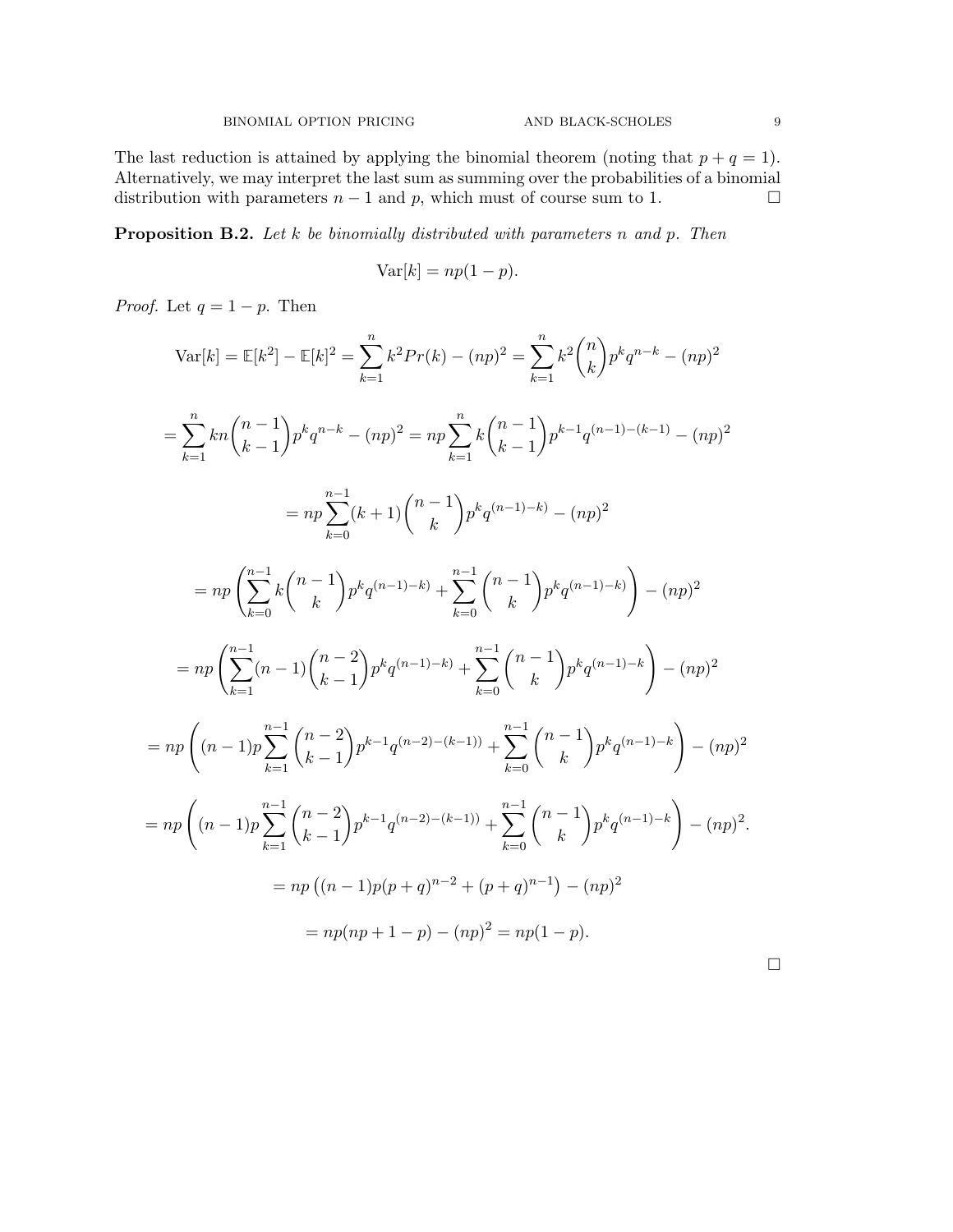## 10 JOHN THICKSTUN

# Appendix C. Properties of the CRR parameters

**Lemma C.1.** If p is the physical measure,  $\pi$  is the risk-neutral measure, and  $\pi^* = (u/r_n)\pi$ ,

$$
\lim_{n \to \infty} p = \lim_{n \to \infty} \pi = \lim_{n \to \infty} \pi^* = \frac{1}{2}
$$

Proof. Recall from proposition 4.1 that

$$
p = \frac{1}{2} + \frac{\mu}{2\sigma} \sqrt{\frac{T}{n}}.
$$

From this is clearly follows that  $p \to 1/2$  as  $n \to \infty$ . By definitions and proposition 5.1, √

$$
\pi = \frac{r_n - d}{u - d} = \frac{e^{-(T/n)\log r} - e^{-\sigma\sqrt{T/n}}}{e^{\sigma\sqrt{T/n}} - e^{-\sigma\sqrt{T/n}}}.
$$

Clearly both the numerator and denominator vanish as  $n \to \infty$ . Therefore by l'Hôpital,

$$
\lim_{n \to \infty} \pi = \lim_{n \to \infty} \frac{d}{dn} \frac{e^{-(T/n)\log r} - e^{-\sigma\sqrt{T/n}}}{e^{\sigma\sqrt{T/n}} - e^{-\sigma\sqrt{T/n}}}.
$$

Taking derivatives with respect to (continuous)  $n$  gives us

$$
\frac{d}{dn}e^{\sigma\sqrt{T/n}} = -\frac{\sigma\sqrt{T}e^{\sigma\sqrt{T/n}}}{2n^{3/2}}.
$$

And with a bit of algebra we have

$$
\pi = \frac{-2T \log(r) e^{-(T/n) \log r} / \sqrt{n} + \sigma \sqrt{T} e^{-\sigma \sqrt{T/n}}}{\sigma \sqrt{T} e^{\sigma \sqrt{T/n}} + \sigma \sqrt{T} e^{-\sigma \sqrt{T/n}}}
$$

The first term in the numerator goes to zero and therefore we have

$$
\lim_{n \to \infty} \pi = \lim_{n \to \infty} \frac{\sigma \sqrt{T} e^{-\sigma \sqrt{T/n}}}{\sigma \sqrt{T} e^{\sigma \sqrt{T/n}} + \sigma \sqrt{T} e^{-\sigma \sqrt{T/n}}} = \frac{1}{2}
$$

Finally, by continuity we observe that

$$
\lim_{n \to \infty} \frac{u}{r_n} = \lim_{n \to \infty} e^{\sigma \sqrt{T/n}} e^{(T/n) \log r} = \lim_{n \to \infty} e^{\sigma \sqrt{T/n} + (T/n) \log r} = 1.
$$

It follows that  $\pi^* \to 1/2$  as  $n \to \infty$ .

.